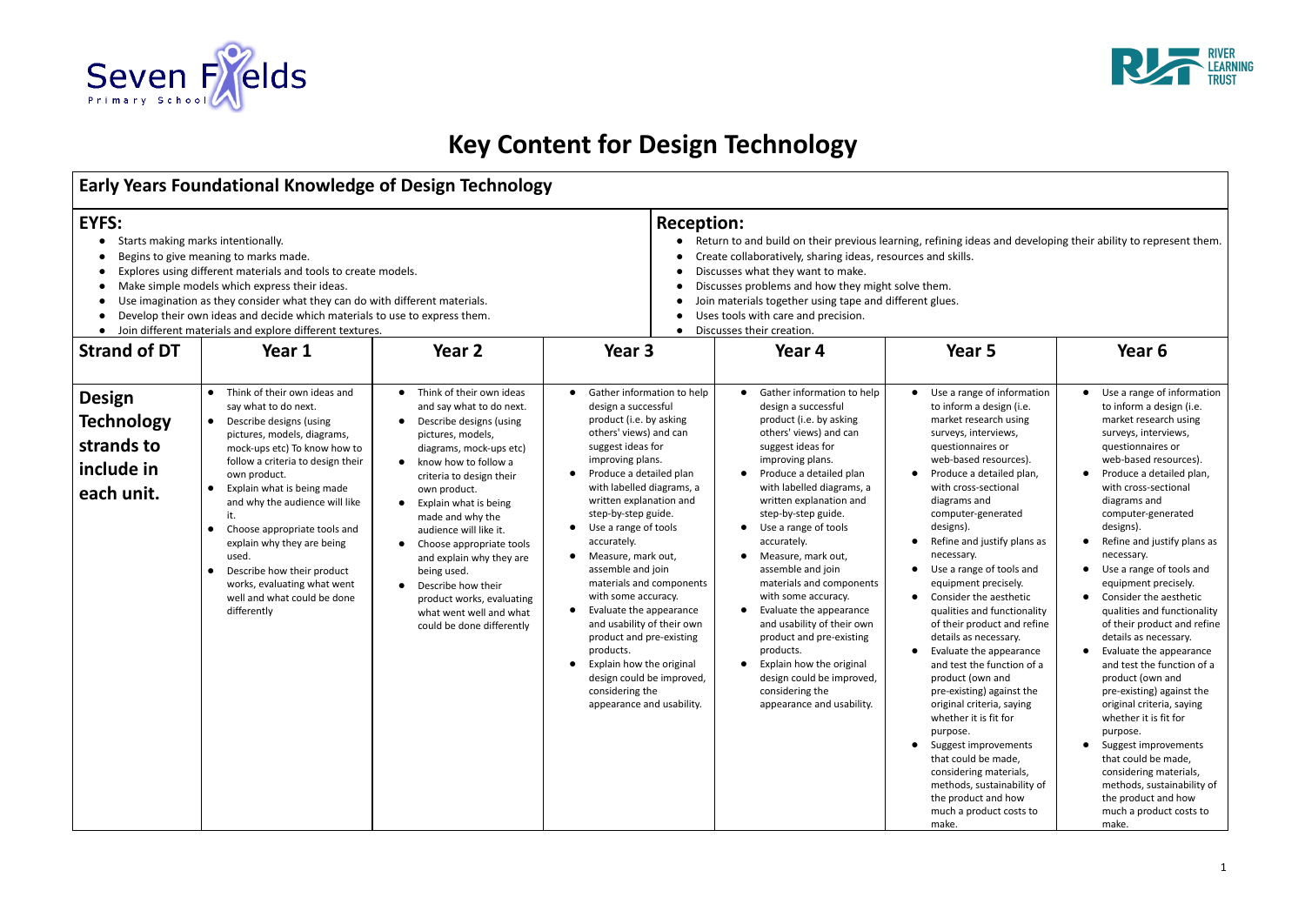| Design Technology Knowledge                                                           |                                                                                                                                                                                                                                                                                                                                                                                                                   |                                                                                                                                                                                                                                                                                                                                                                                                      |                                                                                                                                                                                                                                                                                                                                                                                                                                                                                                                      |                                                                                                                                                                                                                                                                                                                                                                                                                                                                               |                                                                                                                                                                                                                                                                                                                                                                                                                                                                                                   |                                                                                                                                                                                                                                                                                                                                                                                                                                                                       |
|---------------------------------------------------------------------------------------|-------------------------------------------------------------------------------------------------------------------------------------------------------------------------------------------------------------------------------------------------------------------------------------------------------------------------------------------------------------------------------------------------------------------|------------------------------------------------------------------------------------------------------------------------------------------------------------------------------------------------------------------------------------------------------------------------------------------------------------------------------------------------------------------------------------------------------|----------------------------------------------------------------------------------------------------------------------------------------------------------------------------------------------------------------------------------------------------------------------------------------------------------------------------------------------------------------------------------------------------------------------------------------------------------------------------------------------------------------------|-------------------------------------------------------------------------------------------------------------------------------------------------------------------------------------------------------------------------------------------------------------------------------------------------------------------------------------------------------------------------------------------------------------------------------------------------------------------------------|---------------------------------------------------------------------------------------------------------------------------------------------------------------------------------------------------------------------------------------------------------------------------------------------------------------------------------------------------------------------------------------------------------------------------------------------------------------------------------------------------|-----------------------------------------------------------------------------------------------------------------------------------------------------------------------------------------------------------------------------------------------------------------------------------------------------------------------------------------------------------------------------------------------------------------------------------------------------------------------|
| <b>Cycle A - Unit</b><br><b>Food and nutrition</b>                                    | Demonstrate good<br>$\bullet$<br>hygiene.<br>Knows how to cut, mix and<br>mould foods (with<br>supervision).<br>Knows how to hold a knife<br>correctly and cut safely.<br>Knows how to make a<br>$\bullet$<br>salad.<br>Knows how to make bread<br>rolls. (What can they add<br>to their salad / bread roll<br>to make it theirs).                                                                                | Demonstrate good<br>hygiene.<br>Knows how to cut, mix and<br>mould foods (with<br>supervision).<br>Knows how to hold a knife<br>$\bullet$<br>correctly and cut safely.<br>Knows how to make a<br>salad.<br>Knows how to make bread<br>rolls. (What can they add<br>to their salad / bread roll<br>to make it theirs).                                                                                | Demonstrate good<br>$\bullet$<br>hygiene.<br>Knows how to cut, grate,<br>$\bullet$<br>mix. (With supervision)<br>Knows how to hold a knife<br>correctly and cut safely.<br>Knows how to use a grater<br>safely.<br>Knows how to make toast<br>$\bullet$<br>using a grill safely.<br>Knows how to cook a<br>$\bullet$<br>potato/sweet potato in<br>the microwave.<br>Knows how to use a<br>$\bullet$<br>microwave safely and can<br>set a timer. (What can they<br>add to their potato / toast<br>to make it theirs). | Demonstrate good<br>hygiene.<br>Knows how to cut, grate,<br>mix. (With supervision)<br>Knows how to hold a knife<br>$\bullet$<br>correctly and cut safely.<br>Knows how to use a grater<br>safely.<br>Knows how to make toast<br>using a grill safely.<br>Knows how to cook a<br>potato/sweet potato in<br>the microwave.<br>Knows how to use a<br>$\bullet$<br>microwave safely and can<br>set a timer. (What can they<br>add to their potato / toast<br>to make it theirs). | • Demonstrate good<br>hygiene.<br>Knows how to peel, grate,<br>cut, mix, mould.<br>Knows how to use a range<br>$\bullet$<br>of tools safely when<br>cooking.<br>Knows how to turn on, set<br>temperature and heat<br>food safely using hobs and<br>ovens (with supervision)<br>Knows how to set a timer<br>and observe food cooking.<br>Know how to cook Italian<br>bread.<br>Know how to cook an<br>$\bullet$<br>Italian dish. (What can<br>they add to their bread /<br>dish to make it theirs) | Demonstrate good<br>hygiene.<br>Knows how to peel, grate,<br>cut, mix, mould.<br>Knows how to use a range<br>of tools safely when<br>cooking.<br>Knows how to turn on, set<br>temperature and heat<br>food safely using hobs and<br>ovens (with supervision)<br>Knows how to set a timer<br>and observe food cooking.<br>Know how to cook Italian<br>bread.<br>Know how to cook an<br>Italian dish. (What can<br>they add to their bread /<br>dish to make it theirs) |
| <b>Cycle A - Unit</b><br><b>Textiles</b>                                              | Knows how to cut and join<br>$\bullet$<br>textiles using over-stitch<br>sewing or glue.<br>Knows how to sew a<br>purse.                                                                                                                                                                                                                                                                                           | Knows how to cut and join<br>$\bullet$<br>textiles using over-stitch<br>sewing or glue.<br>Knows how to sew a<br>purse.                                                                                                                                                                                                                                                                              | Knows how to cut and join<br>textiles using a running<br>stitch, over-stitch sewing.<br>Knows how to fasten<br>thread.<br>Knows how to thread a<br>needle.<br>Knows how to sew a<br>shopping bag.                                                                                                                                                                                                                                                                                                                    | Knows how to cut and join<br>textiles using a running<br>stitch, over-stitch sewing.<br>Knows how to fasten<br>thread.<br>Knows how to thread a<br>needle.<br>Knows how to sew a<br>shopping bag.                                                                                                                                                                                                                                                                             | Knows how to pin and tack<br>fabrics.<br>Use a range of seams to<br>$\bullet$<br>join fabrics.(over-stitching,<br>running stitch)<br>Knows how to fasten<br>thread.(knotting/back-stitc<br>hing)<br>Knows how to thread a<br>needle.<br>Knows how to sew a soft<br>toy.                                                                                                                                                                                                                           | Knows how to pin and tack<br>fabrics.<br>Use a range of seams to<br>join fabrics.(over-stitching,<br>running stitch)<br>Knows how to fasten<br>thread.(knotting/back-stitc<br>hing)<br>Knows how to thread a<br>needle.<br>Knows how to sew a soft<br>toy.                                                                                                                                                                                                            |
| <b>Cycle A - Unit</b><br>ခ<br>KS1 - Construction<br>LKS2 - Circuits<br>UKS2 - Control | Use sheet materials and<br>$\bullet$<br>construction tools with<br>appropriate supervision.<br>Know how to make<br>freestanding structures<br>stronger, stiffer and more<br>stable.<br>Know and apply basic<br>$\bullet$<br>technical vocabulary<br>relevant to the project<br>correctly.<br>Know how to follow a<br>basic method to make a<br>structure with<br>support(Knows how to<br>construct a photo frame) | Use sheet materials and<br>construction tools with<br>appropriate supervision.<br>Know how to make<br>freestanding structures<br>stronger, stiffer and more<br>stable.<br>Know and apply basic<br>$\bullet$<br>technical vocabulary<br>relevant to the project<br>correctly.<br>Know how to follow a<br>basic method to make a<br>structure with<br>support(Knows how to<br>construct a photo frame) | Design and create a<br>$\bullet$<br>purposeful product that<br>uses a simple circuit.<br>Create an informed<br>detailed design of their<br>product using an electric<br>circuit.<br>Create a good quality,<br>functional product,<br>refining detail as<br>necessary.<br>Understand that<br>mechanical and electrical<br>systems have an input,<br>process and an<br>output.(Knows how to<br>build a functioning torch)                                                                                              | Design and create a<br>$\bullet$<br>purposeful product that<br>uses a simple circuit.<br>Create an informed<br>detailed design of their<br>product using an electric<br>circuit.<br>Create a good quality,<br>functional product,<br>refining detail as<br>necessary.<br>Understand that<br>mechanical and electrical<br>systems have an input,<br>process and an<br>output.(Knows how to<br>build a functioning torch)                                                       | Understand and use<br>$\bullet$<br>electrical systems in their<br>products linked to science<br>coverage.<br>• Apply understanding of<br>computing to program,<br>monitor and control<br>products.<br><b>Construct functioning</b><br>$\bullet$<br>circuits to power the<br>product. (Use Crumble kits<br>to build a functioning set<br>of traffic lights) (Use<br>Crumble kits to build a<br>controllable buggy                                                                                  | Understand and use<br>electrical systems in their<br>products linked to science<br>coverage.<br>Apply understanding of<br>computing to program,<br>monitor and control<br>products.<br><b>Construct functioning</b><br>circuits to power the<br>product. (Use Crumble kits<br>to build a functioning set<br>of traffic lights) (Use<br>Crumble kits to build a<br>controllable buggy                                                                                  |
| Cycle B - Unit 1                                                                      | Demonstrate good<br>$\bullet$<br>hygiene.                                                                                                                                                                                                                                                                                                                                                                         | Demonstrate good<br>hygiene.                                                                                                                                                                                                                                                                                                                                                                         | Demonstrate good<br>hygiene.                                                                                                                                                                                                                                                                                                                                                                                                                                                                                         | Demonstrate good<br>hygiene.                                                                                                                                                                                                                                                                                                                                                                                                                                                  | Demonstrate good<br>$\bullet$<br>hygiene.                                                                                                                                                                                                                                                                                                                                                                                                                                                         | Demonstrate good<br>hygiene.                                                                                                                                                                                                                                                                                                                                                                                                                                          |

2

## Seven Fields Primary School 2021